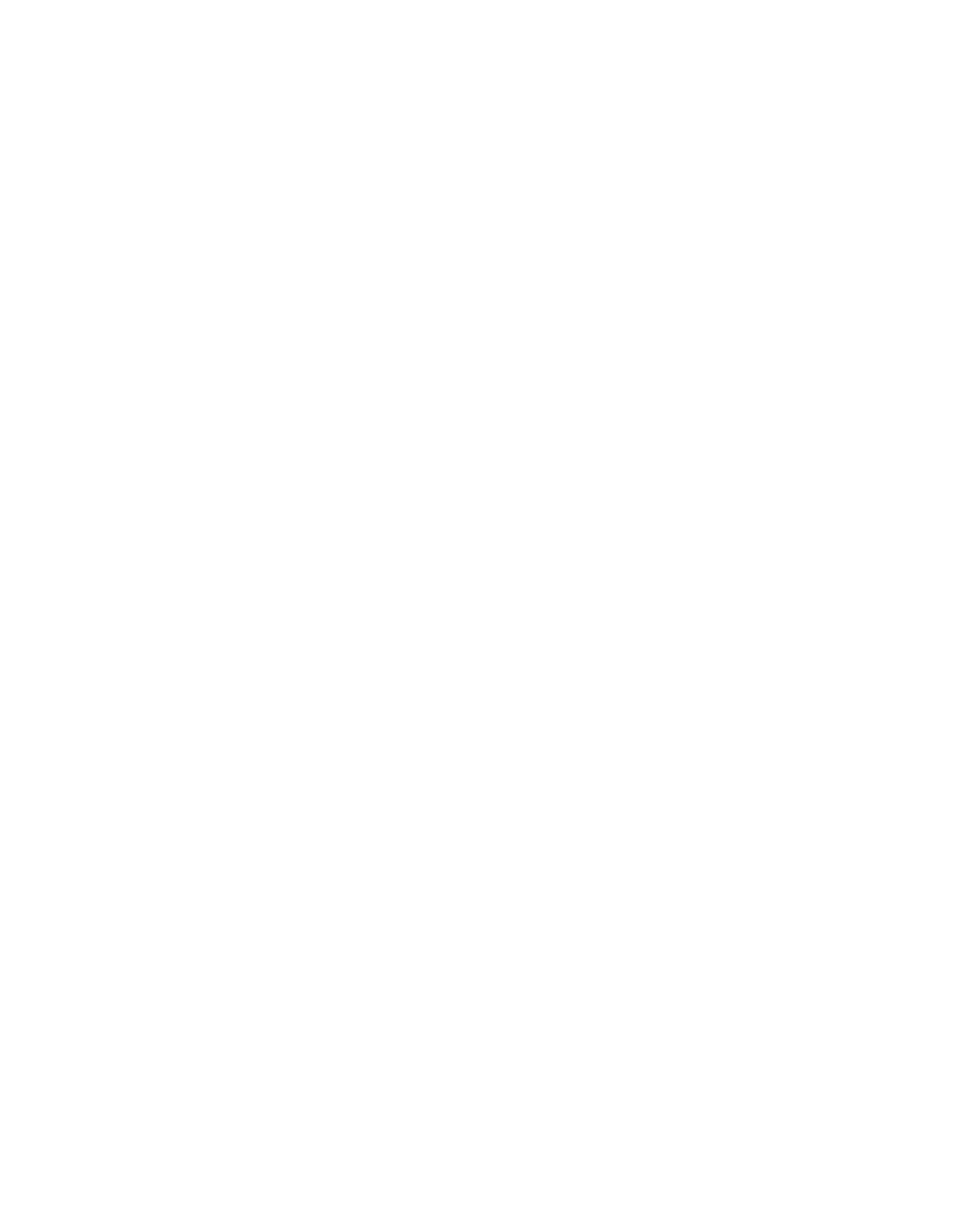# LAW OF<br>
VIRGIN ISLANDS<br>
INSOLVENCY CODE OF PRACTICE - SECTION 487<br>
INSOLVENCY CODE OF PRACTICE - SECTION 487 VIRGIN ISLANDS<br>
INSOLVENCY CODE OF PRACTICE - SECTION 487<br>
Commonography INSOLVENCY CODE OF PRACTICE - SECTION 487

### Commencement

[8 October 2004]

### CHAPTER I: INTRODUCTION

This Insolvency Code of Practice ("the Code") is issued in accordance with the powers provided to the Commission under section 487 of the Insolvency Act. The Code applies to all persons who apply for and who have been granted licences under section 476 of that Act to act as insolvency practitioners.

All licensees are required to comply with the requirements of the Code. Failure to comply with specific requirements of the Code may give rise to a penalty or penalties as prescribed in the Insolvency Act, the Insolvency Practitioners Regulations, or this Code, and may also call into question the "fit and proper" status of the licensee or lead to the suspension or revocation of the licence of the licensee under section 479 of the Insolvency Act.

The Code was brought into force on 8 October, 2004 and applies, where applicable, to insolvency proceedings commenced on or after that date.

### CHAPTER II: INTERPRETATION

### 1. Definitions

Words or terms used throughout the Code have the meanings given to them below or under the Insolvency Act (as amended), the Insolvency Rules and the Insolvency Practitioners Regulations and the Financial Services Commission Act (as amended)—<br>" $Act$ " means the Insolvency Act and its subordinate legislation including the Insolvency

- Rules, the Insolvency Practitioners Regulations or the Insolvency Code of Practice, as from time to time re-enacted or amended;<br>"Applicant" means an individual who has applied for a licence pursuant to section 475 of
- the Act;
- "Appointment" means the position of administrator, provisional liquidator, liquidator, interim supervisor, supervisor or bankruptcy trustee held by an *insolvency*
- 
- 
- practitioner in respect of an insolvency made under the Act;<br>
"C.P.E." means Continuing Professional Education;<br>
"Code" means the Insolvency Code of Practice;<br>
"Commission" means the Financial Services Commission establish
- "Employee" means anyone who carries out *insolvency work* for a licensed *insolvency* practitioner, including sub-contractors and consultants;<br>"Firm" means—

(a) a sole practitioner; or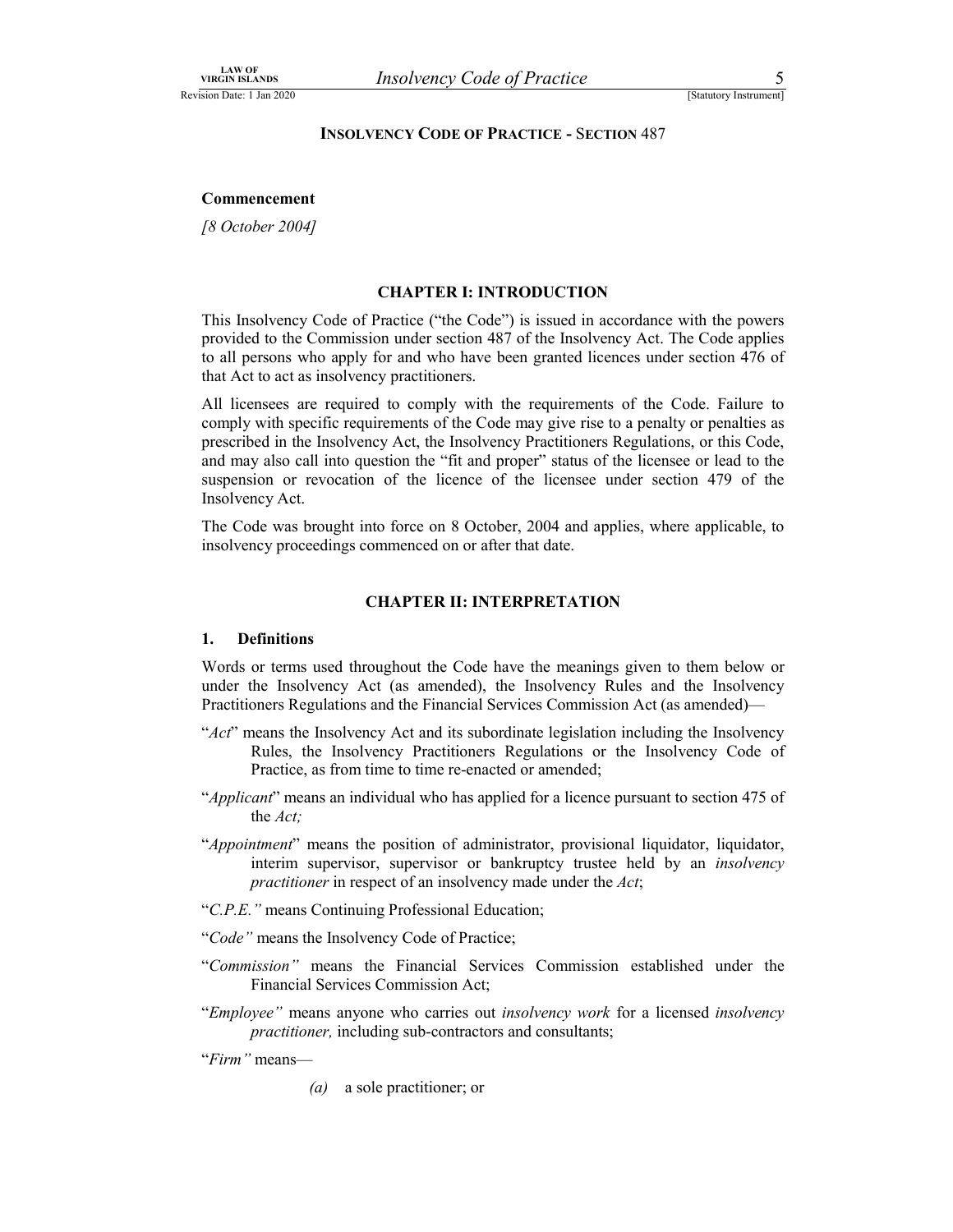- (b) a partnership; or
- FISTALLY COLORED TRISOLUTE THE CONDUCT COLORED TRISOLUTE THE CONDUCT TRISOLUTE THE CONDUCT TEND OF THE CONDUCT TEND OF THE CONDUCT TEND OF THE CONDUCT OF THE CONDUCT OF THE CONDUCT OF THE CONDUCT OF THE CONDUCT OF THE COND
- FECTRIC TRIM THE TRIM THE TRIM THE TRIM THE TRIM ISLANDS<br>
(b) a partnership; or<br>
(c) a body corporate; including a limited liability partnership;<br>
"Insolvency practitioner" has the meaning set out in section 474(1) of the (c) a body corporate; including a limited liability partnership;<br>"Insolvency practitioner" has the meaning set out in section  $474(1)$  of the Insolvency
- Act;<br>"Insolvency work" means the work undertaken by the licensee himself or herself, and his or her employees under his or her direction, in respect of his or her activities as an insolvency practitioner;  $\begin{array}{lll}\n\text{5} & & & \text{LAW OF} \\
\text{5} & & & \text{RAW OF} \\
\text{6} & & & \text{RWA IN SIANDS} \\
\text{6} & & & \text{RWA IN SIANDS} \\
\text{7} & & & \text{RWA IN SIANDS} \\
\text{8} & & & \text{RWA IN SIANDS} \\
\text{9} & & & & \text{RWA IN SIANDS} \\
\text{10} & & & & \text{RWA} \\
\text{11} & & & & \text{RWA} \\
\text{12} & & & & & \text{RWA} \\
\text{13} & & & & & \text{RWA} \\
\text{14} & &$
- of the Insolvency Act and the words "licence" and "licensed" are to be defined accordingly;<br>"Licensee" means an individual who has been issued with and continues to hold a
- current licence;
- "Principal" means an individual in sole practice or any partner or a director of a firm, or member of a limited liability partnership;<br>"Regulations" means the Insolvency Practitioners Regulations, as from time to time re-
- enacted or amended.

### CHAPTER III: GUIDELINES FOR THE ASSESSMENT OF APPLICATIONS FOR LICENCES

### 1. Residency

The Commission will consider an applicant to be resident in the Virgin Islands for the purpose of section  $476(1)(a)(i)$  of the Act if he or she is either—

- (a) a belonger pursuant to section  $(2)(a)$  of the Virgin Islands (Constitution) Order 1976;
- (b) the holder of a Certificate of Residence; or
- (c) a person who, apart from temporary and occasional absences, habitually and normally resides lawfully in the Virgin Islands and is properly entitled to work or operate a business in the Virgin Islands.

### 2. Fitness and properness

### 2.1 Fit and proper criteria

In carrying out its responsibilities to determine whether an applicant is fit and proper to act as an insolvency practitioner, the Commission shall take into account (inter alia)—

- (a) whether the applicant is solvent and in good financial standing;
- (b) whether the applicant is in good standing with his or her professional bodies;
- (c) whether the applicant has adequate office facilities, staff and systems in place to enable insolvency work to be delivered to a high standard;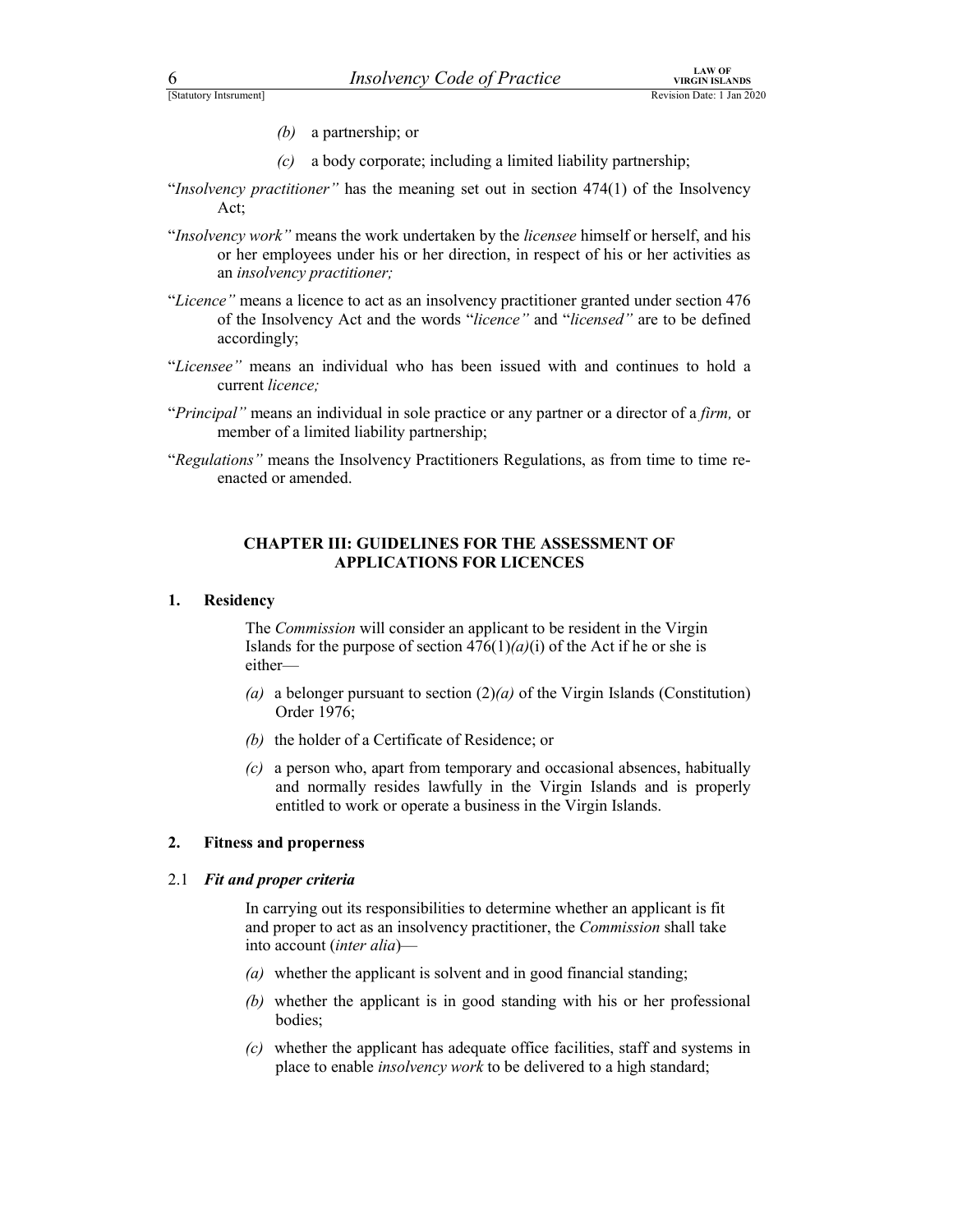- LAW OF<br>
VIRGIN ISLANDS<br>
SIGRILIST DAR EN LANDS ISLANDS<br>
(d) any previous disciplinary findings or pending investigations by a<br>
professional body, regulator or similar body; and<br>
(e) any conviction decision sentence or jud EXALUST VIRGIN ISLANDS<br>
Revision Date: 1 Jan 2020<br>
(d) any previous disciplinary findings or pending investigations by a<br>
professional body, regulator or similar body; and<br>
(e) any conviction, decision, sentence or judgmen (d) any previous disciplinary findings or pending investigations by a professional body, regulator or similar body; and
	- (e) any conviction, decision, sentence or judgment (including criminal and civil court decisions) involving an applicant.

### 2.2 Information gathering

The Commission may make enquiries and take into account such information as it considers necessary, including the following—

- (a) any information provided by professional bodies, regulators or other supervisory bodies of any kind, wherever located, as a result of enquiries made by the Commission or otherwise;
- (b) any information relating to any individual who is or will be employed by an applicant or licensee, or firm in which the applicant or licensee is employed, in connection with insolvency work;
- (c) if the applicant or licensee is employed by a firm, any information relating to the applicant's, or licensee's employers; and
- (d) in the case of an *applicant* or *licensee* who is in partnership, any information relating to any of the principals.

### 3. Qualifications and experience

### 3.1 Required qualifications

The *Commission* shall take into account the following guidelines when considering whether an applicant has the necessary qualifications and experience to act as an *insolvency practitioner*. An *applicant* will normally be required to demonstrate that he or she falls within one of the categories (a) to  $(c)$  below enquiries made by the *Commission* or otherwise;<br>any information relating to any individual who is or will be employed<br>by an applicant or licensee is employed, in connection with insolvency work;<br>if the applicant or licen *If the applicant or theenee* is employed by a *girm*, any information change to the *applicant's*, or licensee 's employers; and<br>in the case of an *applicant i* control to account the following guidelines when<br>**there** is

- (*a*) he or she is either
	- as a barrister, solicitor or attorney-at-law in a country or jurisdiction recognised by the Commission for the purposes of sections  $29(2)(d)(ii)$  and  $29(2)(e)$  of the Financial Services Commission Act; or
	- professional accountancy body in a country or jurisdiction recognised by the Commission for the purposes of sections  $29(2)(d)(ii)$  and  $29(2)(e)$  of the Financial Services Commission Act, and is a current member in good standing of one of these bodies,

and has, in the 3 years preceding the date of his or her application, completed at least 200 hours of insolvency experience;

- (b) he or she possesses such other professional qualification as the Commission may approve and has acquired such insolvency experience as the Commission may determine on a case-by-case basis;
- $(c)$  he or she has, in the 3 years preceding the date of his or her application, completed at least 2,500 hours of insolvency experience, including at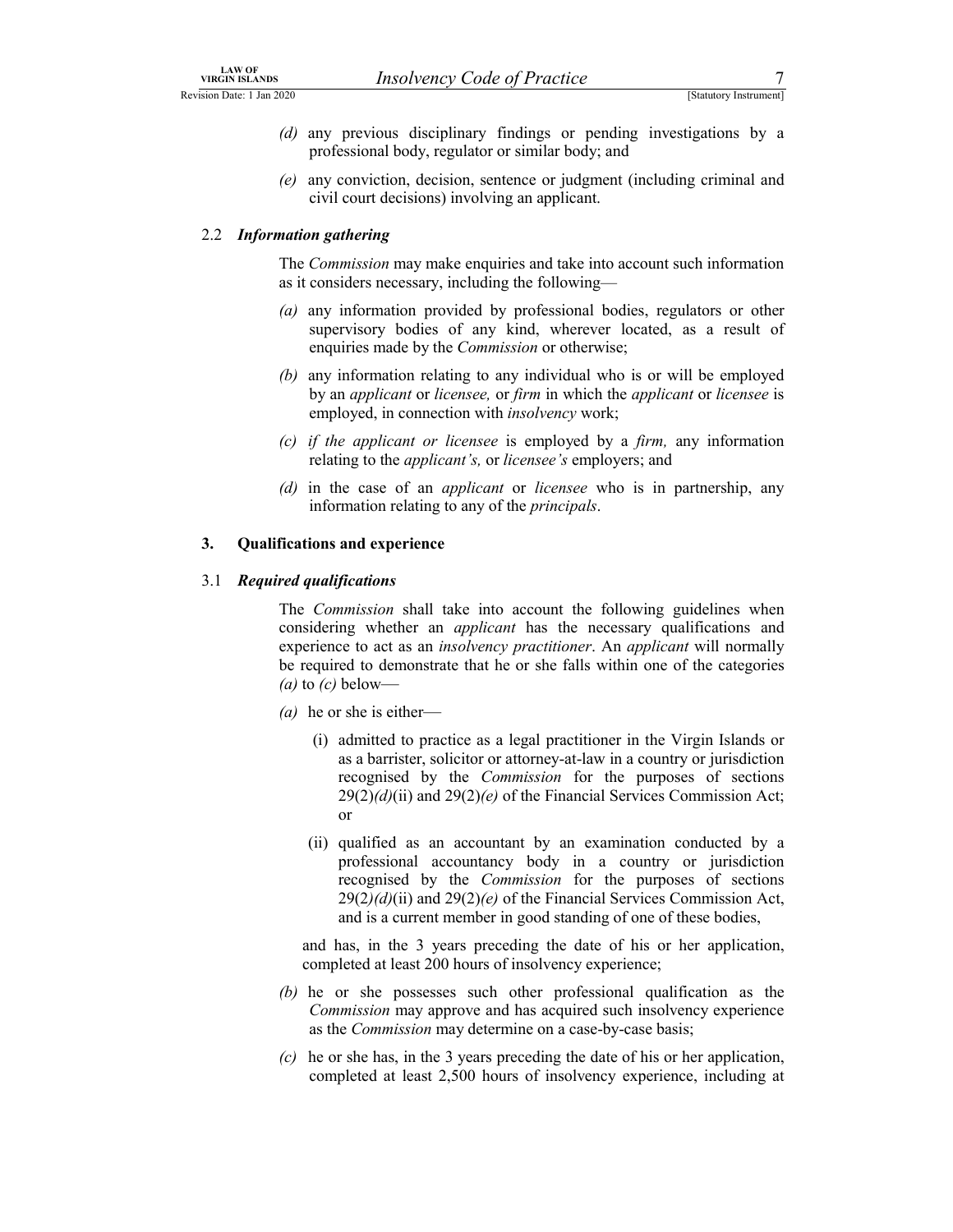FERENTIFY CORPORATION TO THE VIRGIN ISLANDS<br>
ESTATUROY INSTRUMENTS IN THE USE OF PRACTICE TRANSISTING THE SURVEY OF THE SEXUAL REVISION DATE: 1 Jan 2020<br>
Least 500 hours of insolvency experience in each such year, in a sen Final External Contract Contract Contract Contract Contract Control Control Control Control Control Control Control Control Control Control Control Control Control Control Control Control Control Control Control Control Co least 500 hours of insolvency experience in each such year, in a senior advisory or decision-making capacity.

### 3.2 Insolvency experience

The content of the insolvency experience required prior to the grant of a licence falls into 2 main categories—

- (a) carrying out work or, in the case of legal professionals, providing legal advice to an insolvency practitioner in connection with work of a type reserved to insolvency practitioners under the Act.
- (*b*) carrying out—
	- (i) other insolvency related work or, in the case of legal professionals, providing legal advice to an insolvency practitioner in connection with insolvency related work not reserved to *insolvency* practitioners under the Act but which the Commission decides is relevant experience; and/or
	- (ii) other work done at the request of a potentially insolvent entity or of its creditors, which might lead to *insolvency work*, or the avoidance of formal insolvency.

Experience in category  $(a)$  may make up the whole of an applicant's insolvency experience requirements. Experience in category (b) may be included in the calculation of insolvency experience but only to a maximum of 50% of the total insolvency experience required by this Code, the remainder being category (a) experience.

### 4. Security requirements

### 4.1 Minimum security requirement

The minimum security, including insurance cover, to be maintained by a licensee pursuant to s.486(1)(c) of the Act is as follows; every licensee, or his or her firm must, at all times, have in effect a policy of professional indemnity insurance with a reputable insurance company or companies against any loss arising out of any single claim and in the aggregate, annually, in the amount of at least \$5,000 for negligence or breach of duty by the licensee in the performance of his or her duties as an insolvency practitioner.

### 4.2 Ability to impose higher levels of security

The attention of applicants and *licensees* is drawn to the authority given to the Commission to impose a greater level of security according to the circumstances of a particular licensee or insolvency proceeding pursuant to section  $486(2)(b)$  of the Act and regulation 9.

### 5. Annual returns

An annual return must be submitted to the Commission each year at the time that annual licence fees become payable. The form and content of the return will be decided by the *Commission* and may be amended from year to year. The return may be used by the *Commission, inter alia*, to satisfy itself that licensees continue to meet the eligibility requirements set out in the Act.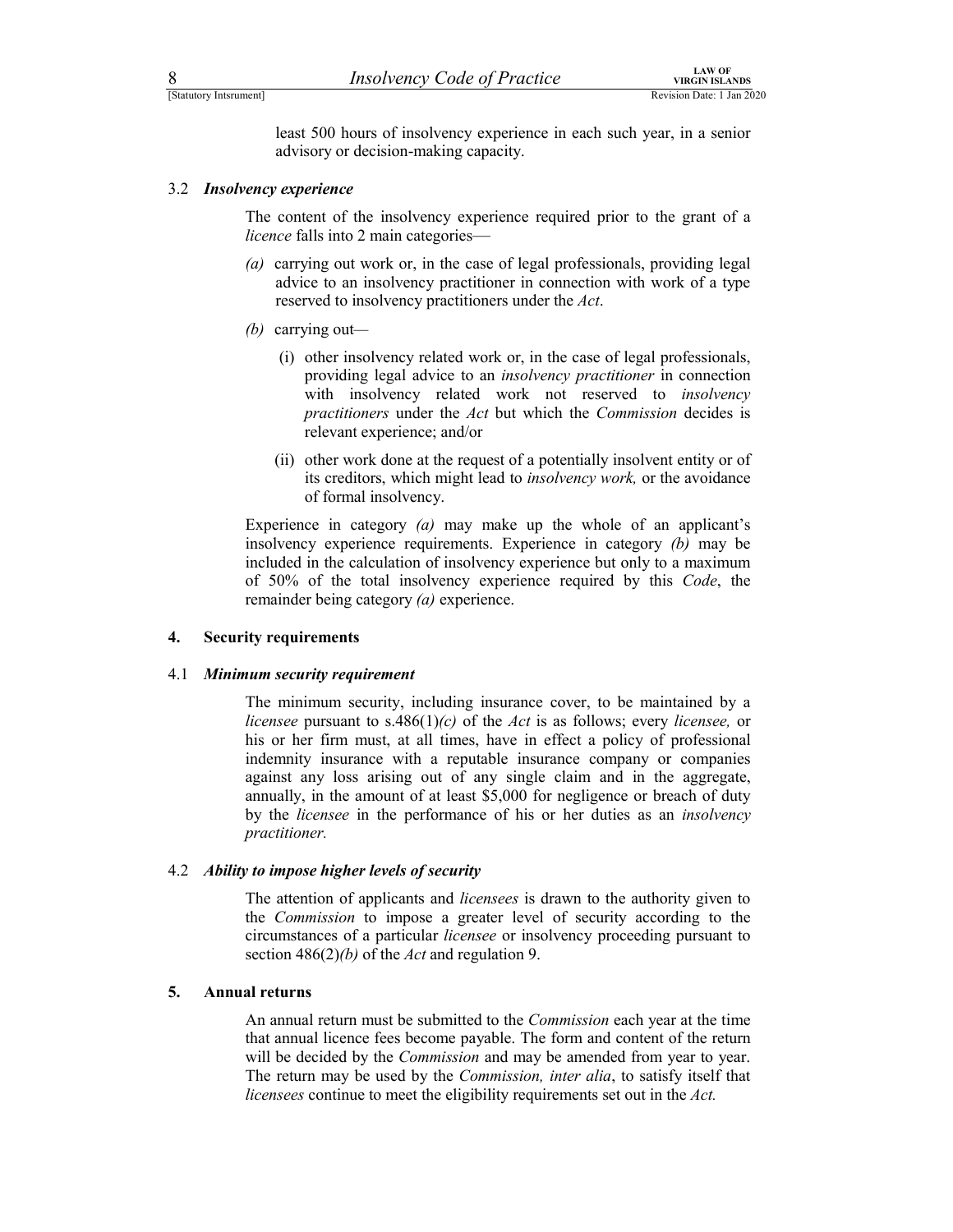# LAW OF<br>
VIRGIN ISLANDS<br>
SIGREE: 1 Jan 2020<br> **CHAPTER IV: ETHICAL PRINCIPLES**<br>
1. Ethical principles LAW OF<br>
VIRGIN ISLANDS<br>
EREVISION Date: 1 Jan 2020<br> **CHAPTER IV: ETHICAL PRINCIPLES**<br>
1. Ethical principles<br>
A *liganges* must at all times conduct insolver an work with proper rocard for CHAPTER IV: ETHICAL PRINCIPLES

### 1. Ethical principles

A licensee must at all times conduct insolvency work with proper regard for the ethical principles of integrity, objectivity, competence, due skill and courtesy, and for the spirit, that underlies them.

### 1. Integrity

To behave with integrity in all insolvency work. Integrity implies not merely honesty but fair dealing and truthfulness.

### 2. Objectivity

To strive for objectivity in all professional judgments. Objectivity is the state of mind that has regard to all considerations relevant to the task in hand but no other.

### 3. Competence

Only to accept work that one is competent and has the resources (staffing and otherwise) to undertake, unless one obtains such advice and assistance that will enable one to carry out the work competently.

### 4. Due skill

To carry out insolvency work with due skill, care, diligence and expedition.

### 5. Courtesy

To conduct oneself with courtesy and consideration towards all with whom one comes into contact during the course of performing one's work.

### 2. Threats to objectivity and conflicts of interest

The greatest threat to a *licensee's* objectivity is likely to be a conflict of interest. A licensee must be aware of actual or potential conflicts of interest in the form of self-review threats and self-interest threats.

### 3. Self-review threats to objectivity

### 3.1 Nature of self-review threats

A self-review threat to objectivity may arise where a licensee, or his or her firm, has or had a material professional relationship with the company or individual in relation to which or whom insolvency work is performed. The threat that lies behind a material professional relationship is that the licensee, who is the custodian of what are often competing interests in the prosecution of insolvency work, may improperly and inappropriately favour one or more of these interests. In that way, a licensee's objectivity would be lost. Any such relationship would usually require the *licensee* to decline *insolvency* work.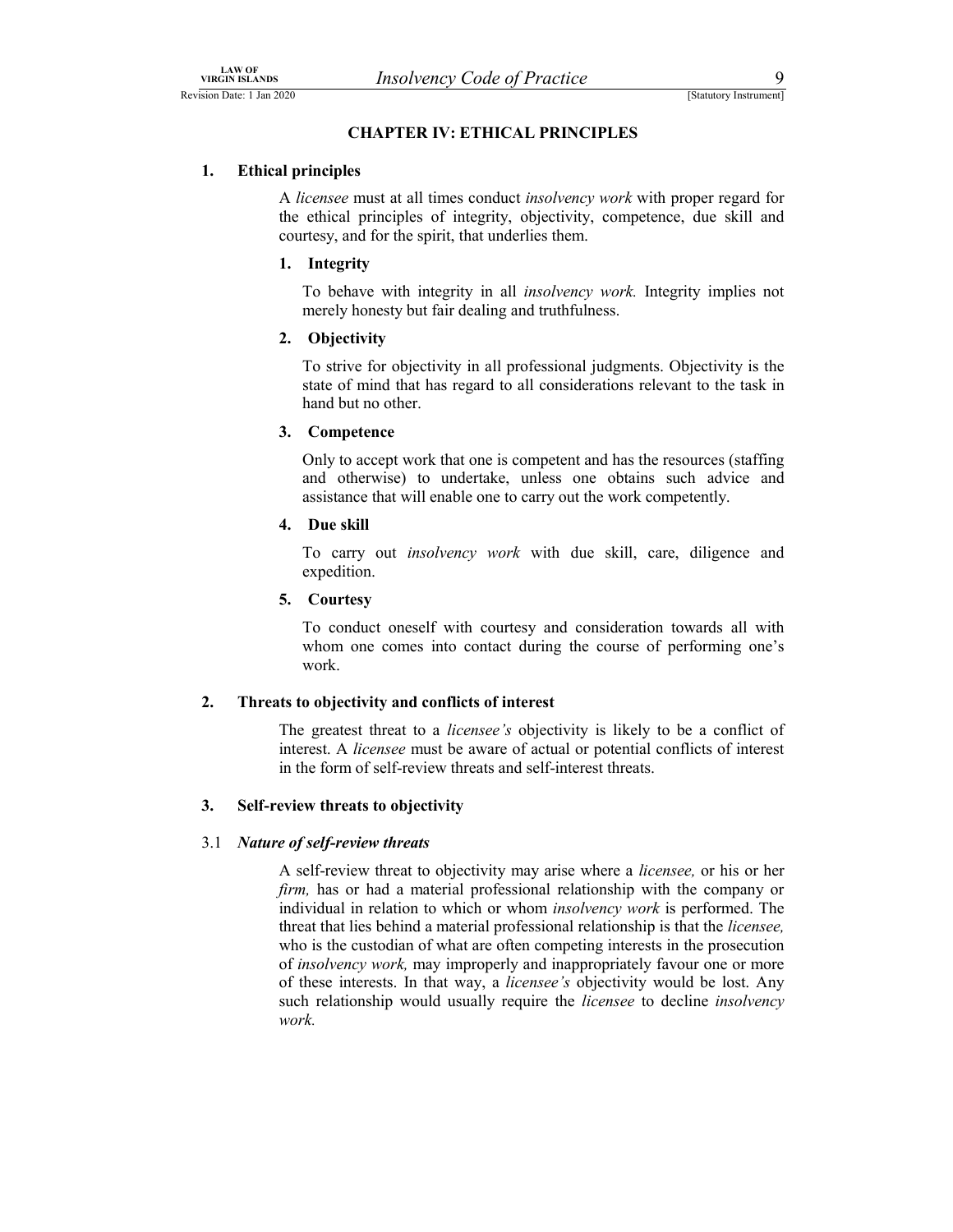3.2 Familiarity with individuals or subject matter

10 *Insolvency Code of Practice*<br>
Statutory Instantinent]<br>
3.2 *Familiarity with individuals or subject matter***<br>
A** *licensee's* **familiarity, either with the individuals or the subject matter<br>
connected with a proposed ap** For the content of the content of the content of the content of the content of the content of the content of the content of the content of the content of the content of the content of the content of the content of the cont A licensee's familiarity, either with the individuals or the subject matter connected with a proposed appointment, may also give rise to a self-review threat to objectivity. The licensee may be over-influenced by the personality and qualities of those individuals or place an inappropriate degree of reliance on the representations they make, or may fail to make adequate enquiries as to either.

### 3.3 Material professional relationship

A material professional relationship with a client arises where a firm to which a licensee belongs, or a *principal* or *employee* of the firm, is carrying out, or has during the previous 3 years carried out, one or more assignments of such overall significance or in such circumstances that the licensee's objectivity in carrying out a subsequent appointment might be, or be seen to be, impaired.

### 3.4 Relationships with other companies and individuals

A client relationship with other companies or entities under common control, or with a director or shadow director of a company, could also amount to a material professional relationship where the relationship is material in the context of the company or individual to whom an *appointment* is being considered.

### 3.5 Sequential insolvency appointments

A licensee should only accept office in any insolvency role sequential to one in which he or she, or another principal or employee of the firm to which the licensee belongs, has previously acted after giving careful consideration to the implications of acceptance in all the circumstances of the case and satisfying himself or herself that his or her objectivity is unlikely to be, or to appear to be, impaired by a prospective conflict of interest or otherwise. For example, it would not be appropriate to accept *appointment* as liquidator, administrator or nominee/supervisor of a company creditors' arrangement following *appointment* as a receiver or administrative receiver (unless such receivership or administrative receivership appointment was made by the Court).

### 3.6 Statutory disqualification on acting as an insolvency practitioner

The attention of *licensees* is drawn to the statutory disqualification on acting as an insolvency practitioner in sections 482(2) and 482(3) of the Insolvency Act.

### 4. Self-interest threats to objectivity

### 4.1 Nature of self-interest threats

A self-interest threat is one which could affect the reasoning a licensee applies because it is, or might be, affected by considerations that either favour or are prejudicial or disadvantageous to the licensee.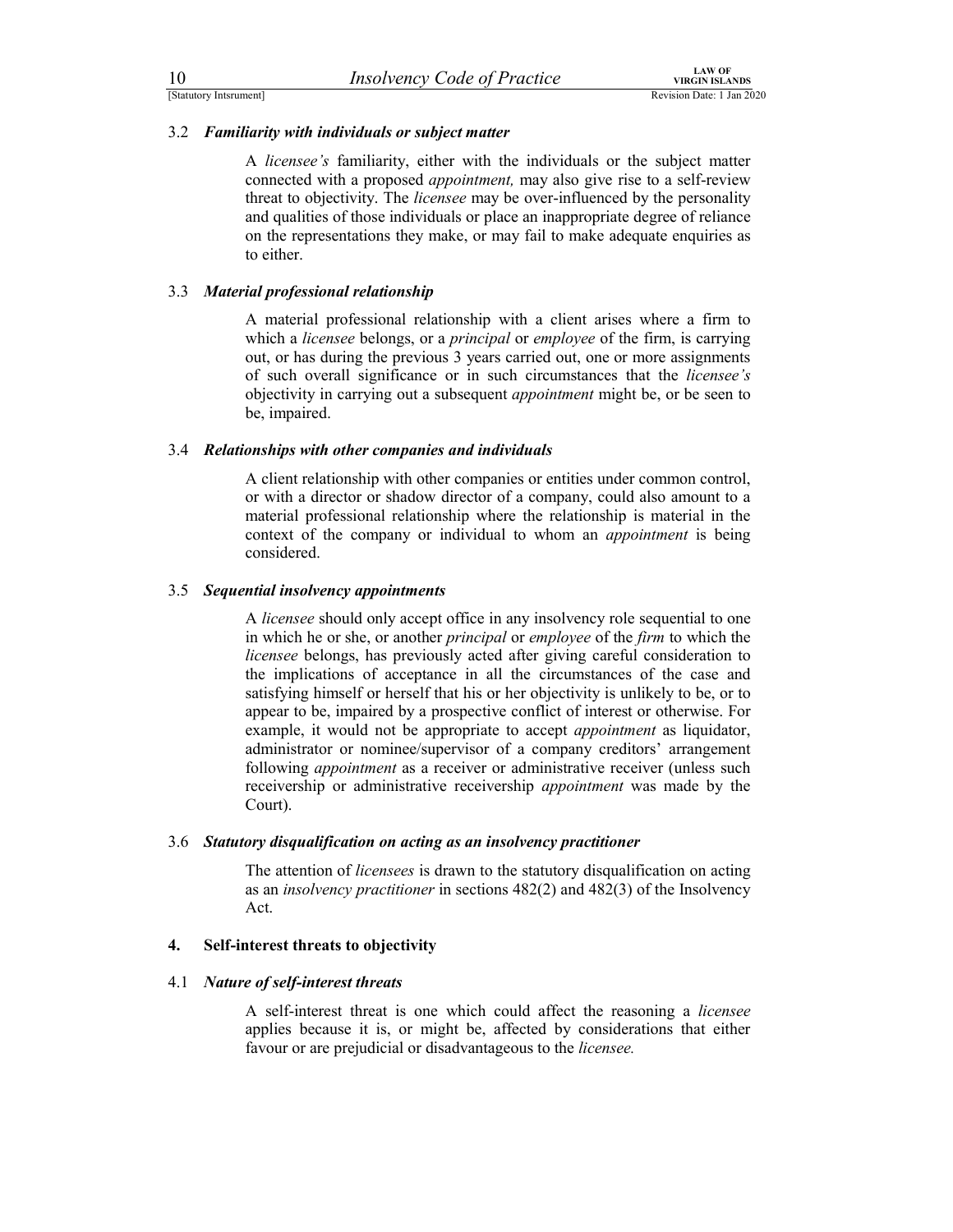### 4.2 Improper influence

LAW OF<br>
VIRGIN ISLANDS<br>
Sion Date: 1 Jan 2020<br>
4.2 *Improper influence*<br>
It is improper for a *licensee* to be influenced by—<br>
It is improper for a *licensee* to be influenced by— It is improper for a *licensee* to be influenced by-

- LAW OF<br>
VIRGIN ISLANDS<br>
Acvision Date: 1 Jan 2020<br>
A.2 **Improper influence**<br>
It is improper for a *licensee* to be influenced by—<br>
(a) a significant financial or other benefit accruing, or which might accrue; (a) a significant financial or other benefit accruing, or which might accrue; or
	- (b) the avoidance of disadvantage,

to himself or herself or to anyone with whom he or she is associated or connected.

### 5. General considerations

### 5.1 Threats to be considered in the light of particular circumstances

Threats to objectivity may be general in nature or peculiar to the particular circumstances of a case. They require the licensee to consider them in the light of the particular circumstances in which the *appointment* is offered or undertaken.

### 5.2 Licensees' responsibility to justify actions

It is always a matter for the *licensee* to assess whether he or she may accept or continue insolvency work in the particular context that obtains at the time. It will always be up to the licensee to justify his or her actions in cases of doubt.

### 5.3 Perception of objectivity

The *licensee* must not only be satisfied as to the actual objectivity which he or she can bring to his or her judgments, decisions and conduct, but also must be mindful of how his or her objectivity will be perceived by others. Sometimes, the mere perception of risk or conflict will tend to undermine confidence in the licensee objectivity, and so make acceptance or continuation of an *appointment* unwise.

### 5.4 Regular or reciprocal arrangements

A licensee should also be aware of the threat to objectivity if he or she were to engage in regular or reciprocal arrangements in relation to appointments with another *firm* or organisation.

### 5.5 Payments for introductions inappropriate

The special nature of insolvency *appointments* makes it inappropriate to pay or offer any valuable consideration for the introduction of insolvency appointments. This does not, however, preclude an arrangement between a licensee and a bona fide employee whereby the employee's remuneration is based in whole or in part on introductions obtained for the licensee through the effort of the employee.

### 5.6 Harassment

Solicitation for *insolvency work* or for proxies in any way amounting to that which a reasonable person would regard as harassment, or otherwise so as to represent a breach of this *Code*, is inappropriate.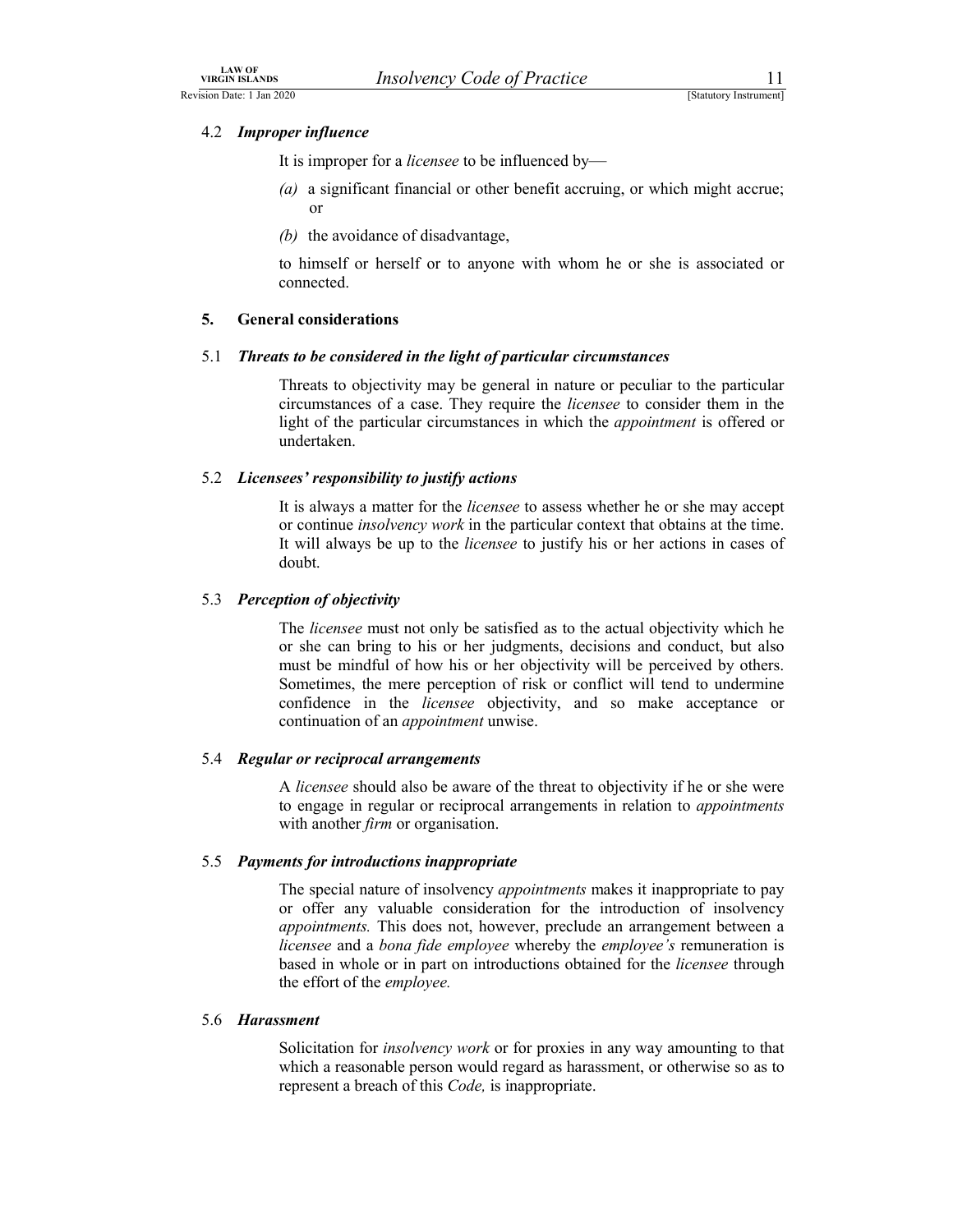### 5.7 Joint appointments

12 *Insolvency Code of Practice*<br>
Estatutory Instantioners<br>
5.7 *Joint appointments*<br>
A *licensee* who is invited to accept an insolvency *appointment* jointly with<br>
another *insolvency practitioner* should be ouided by For the content of the content of the content of the content of the content of the content of the content of the content of the another *insolvency practitioner* should be guided by similar principles to the *insolvency pr* A licensee who is invited to accept an insolvency *appointment* jointly with another insolvency practitioner should be guided by similar principles to those set out in relation to sole appointments. Where a licensee is precluded by this Code from accepting an appointment as an individual, a joint appointment will not render the appointment acceptable.

### CHAPTER V: CONDUCT OF INSOLVENCY WORK

### 1. Statutory requirements

### 1.1 Compliance with insolvency legislation

A licensee must comply with the requirements of the Act and any other relevant legislation.

### 1.2 Supervision of employees

When it considers the fit and proper status of a licensee the Commission will take into account whether his or her procedures are adequate to ensure that he or she and his or her employees are fully aware of all relevant statutory obligations and guidance.

### 2. Technical standards

A licensee must comply with any technical standards or good practice guidelines issued by the Commission.

### 3. Quality control

### 3.1 Quality Control procedures

A licensee holder must establish and maintain procedures designed to ensure that—

- (a) anyone, at any time, employed by or associated with him or her in connection with his or her *insolvency work* is a fit and proper person;
- (b) when deciding whether to accept an *appointment* he or she considers—
	- (i) his or her own independence;
	- (ii) the availability of the resources required;
	- (iii) his or her ability to perform the *appointment* with an appropriate level of competence;
- (c) he or she maintains an appropriate level of competence in the conduct of appointments.

### 3.2 Procedures, systems and supervision

A licensee must ensure that there are adequate procedures, systems and supervisory standards in place to comply with these Regulations in relation to the conduct of insolvency work for which he or she is responsible.